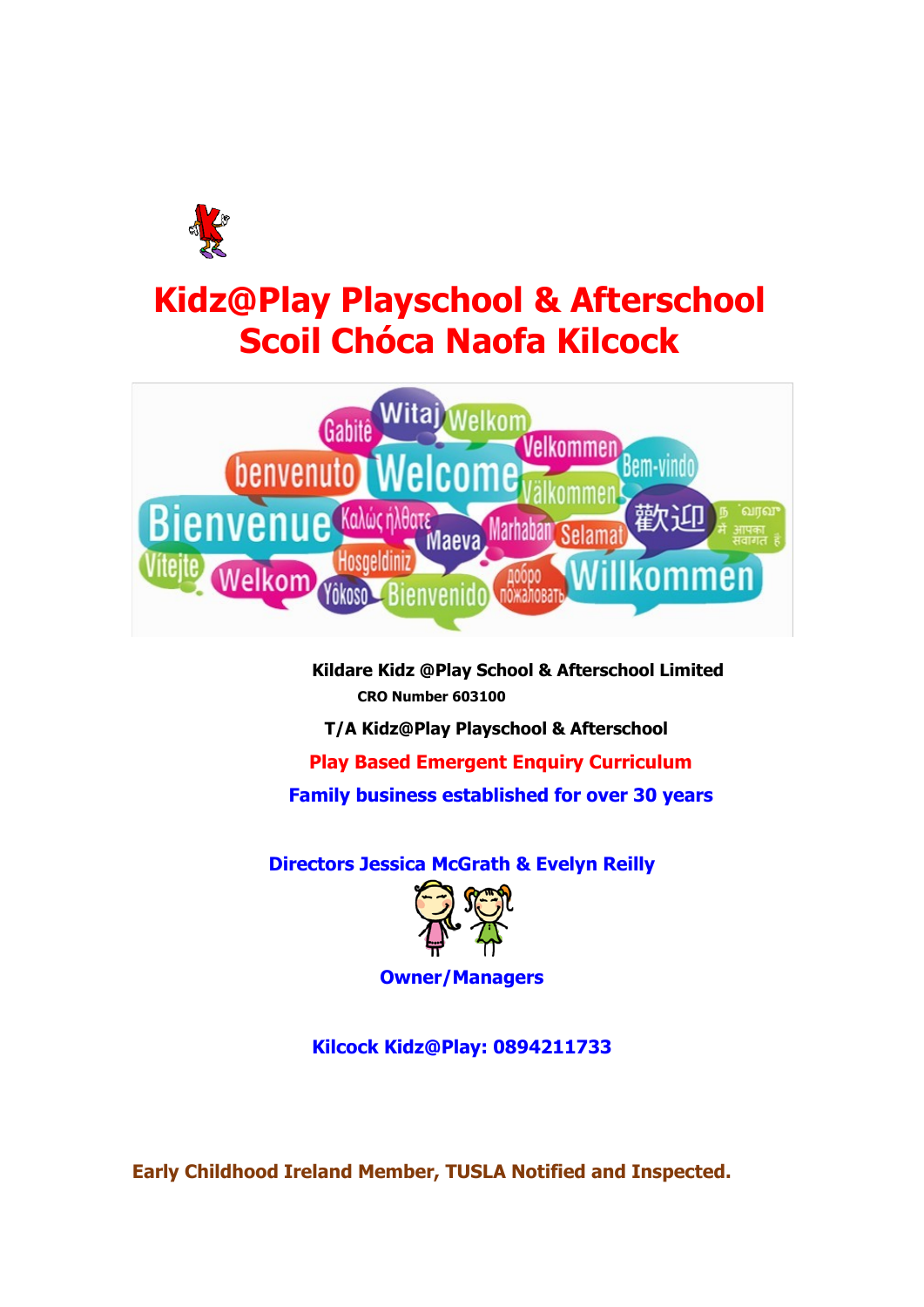

# **Dear Parents, Guardians and especially Children. Welcome**

# **to Kidz @ Play.**

Kidz@Play is an established family business for over 30 years originating in Maynooth Co. Kildare. Kidz@Play Kilcock have a unique setting within Scoil Chóca Naofa for over 8 years. The partnership with the Primary school is positive for children and families with many children moving on to primary school from Kidz@Play Playschool. We also operate an afterschool within the school where children can play relax and complete homework with the familiar Kidz@Play team.

#### Kidz@Play History:

Evelyn developed the business originally from a home-based playschool. Through training and development as well as being the chairperson of the national organisation IPPA Evelyn developed and moved firstly to a rented unit in Maynooth and then to a full day purpose setting in Maynooth. The development of Kidz@Play Kilcock over 8 years ago brought a unique partnership within the primary school and the service is now embedded within the Kilcock community.

Evelyn holds a MA in Humanities in Early Childhood Care & Education, a BA ECEC, delivers training and lectures in the field of early childhood care and education. Evelyn also worked for the Department of Education and Skills inspecting the educational quality dimension to early years practice.

Jess has a unique experience background as she came to work as a four-week-old baby with her mother as she ran the original home-based playschool. So, we can say Jess was born into the business! Jess continued to expand her knowledge by obtaining an Honours degree, gained experience in different settings Montessori, play based and primary school junior classes and successfully managed summer camps for large companies. Jess manages the Kilcock Kidz@Play service within Scoil Chóca Naofa delivering both preschool and afterschool. Jess took over the helm as general manager and owner during Evelyn's inspection period. Jess is completing her Master's in Education Maynooth University in September 2019

Now together this vastly experienced mother daughter team have pooled skills and experience to form a Company that will guarantee the highest quality in the delivery of education and care in the Newtown Hall site.

Together with a highly qualified staff team which are experienced qualified and working in Kidz@Play for many years. Early year's educators working in Kidz@Play are experienced and hold Honour's degrees, QQI Level 5 and 6 and both services have LINC Co-coordinators as inclusive services.

As a member of Early Childhood Ireland, we create a welcoming environment for children through our play based emergent curriculum where children's interests, development and rights are central to our philosophy and in line with the national curriculum framework for early years Aistear.

#### **Kidz@Play Scoil Chóca Naofa Opening Hours:**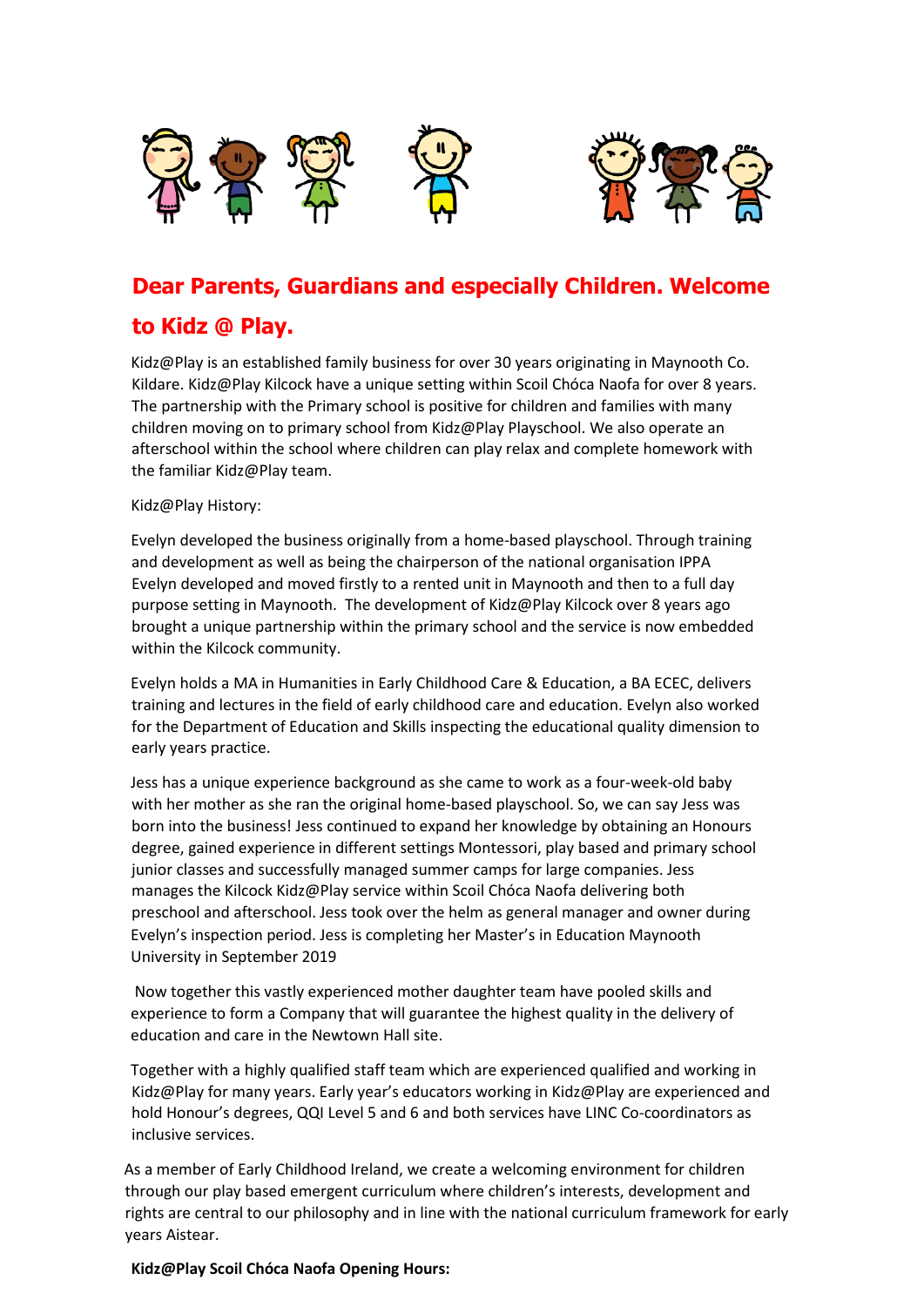**Morning ECCE Class 8.45-11.45 am** 

**Afternoon Class: 11.50-14.50** 

**Afterschool for School Age Children: 13.40-18.00pm** 

**Service is open 38 weeks of the year.** 

**Preschool Sessional under the ECCE Scheme** 

**Service closes during the Christmas school break.**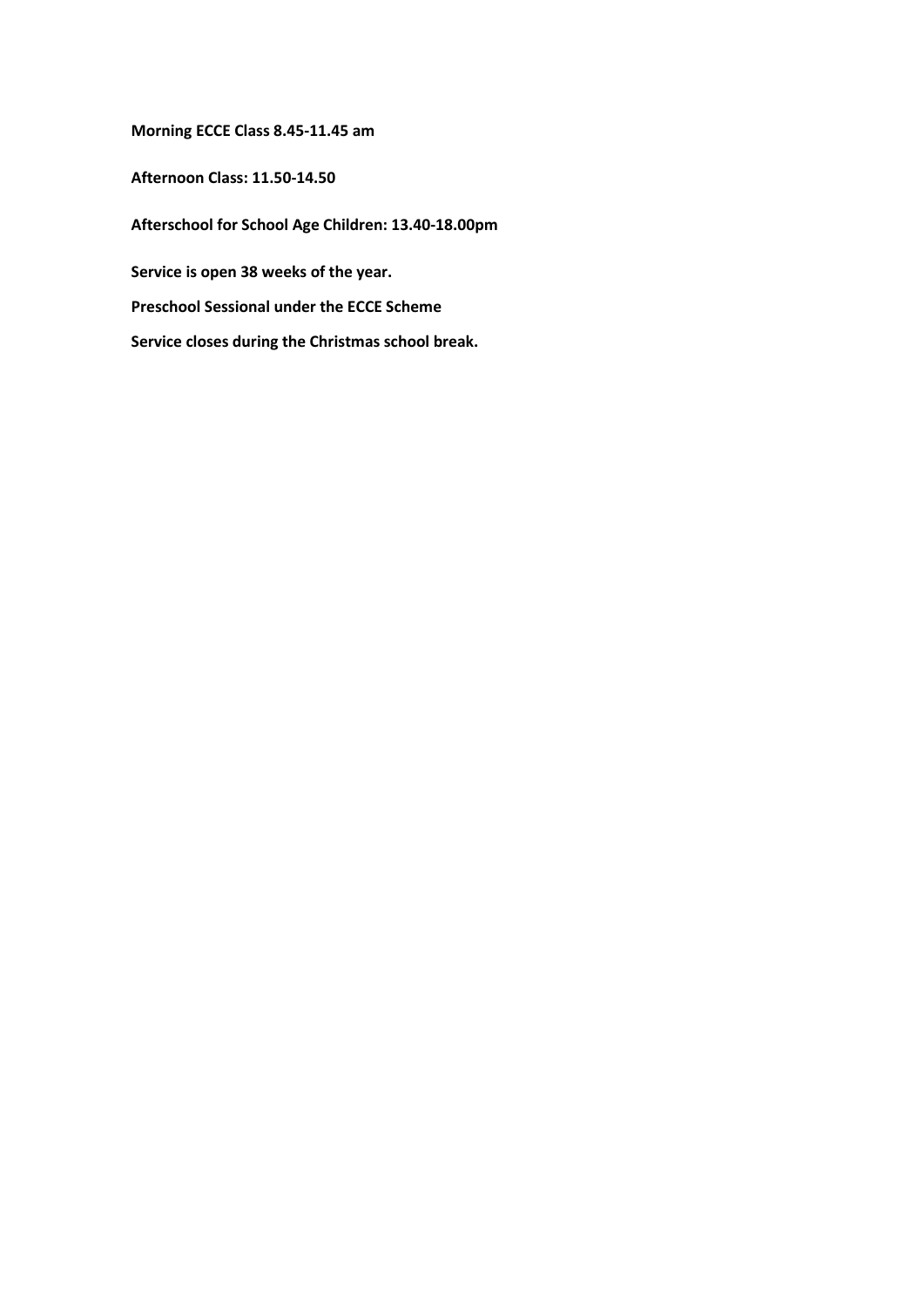**What we offer:** 

**ECCE Sessional preschool Morning and afternoon classes** 

**22 children per class x 3 qualified and experienced early year's educators.** 

**Times: Session 1: 8.45-11.45am: Session 2: 11.50-14.50** 

**5 days a week Monday-Friday School year 38 weeks as per DCYA** 

**We also offer limited places to children who are awaiting to qualify for free places a competitive rate.** 

#### **MISSION STATEMENT**

Kidz@Play Playschool believe the importance and **power of play** as a method of learning and development for pre-school children. The central approach in our playschool focuses on children who viewed as capable, confident, and active in their learning and development. Skilled practitioners ensure the environment supports play as a vehicle for learning and development. Children's interests are skilfully observed, documented with plans for progression and extension of learning in line with Aistear the National Curriculum framework for early childhood care and education in Ireland.

Partnership with parents and sharing children's interests with parents and children is central to our vision and belief.

**"Play is central to the well-being, development and learning of the young child." Síolta, the National Quality Framework in Ireland.** 

**"The Power of Play helps children to turn into life -long learning" Bruce 2004** 

#### **Values**

At Kidz@Play we value **Play** as vital to children's overall development.

We value early childhood as a distinct time in children's lives.

Children as active and interactive learn

#### **The elements of our environment include**.

- Indoor spaces with clearly defined areas. Outdoor playtime.
- A familiar and relaxed environment.
- A wide range of equipment materials and play items.
- Support by qualified professionals.
- The uniqueness of each child
- Primacy of families in the lives of children
- Partnership with parents and community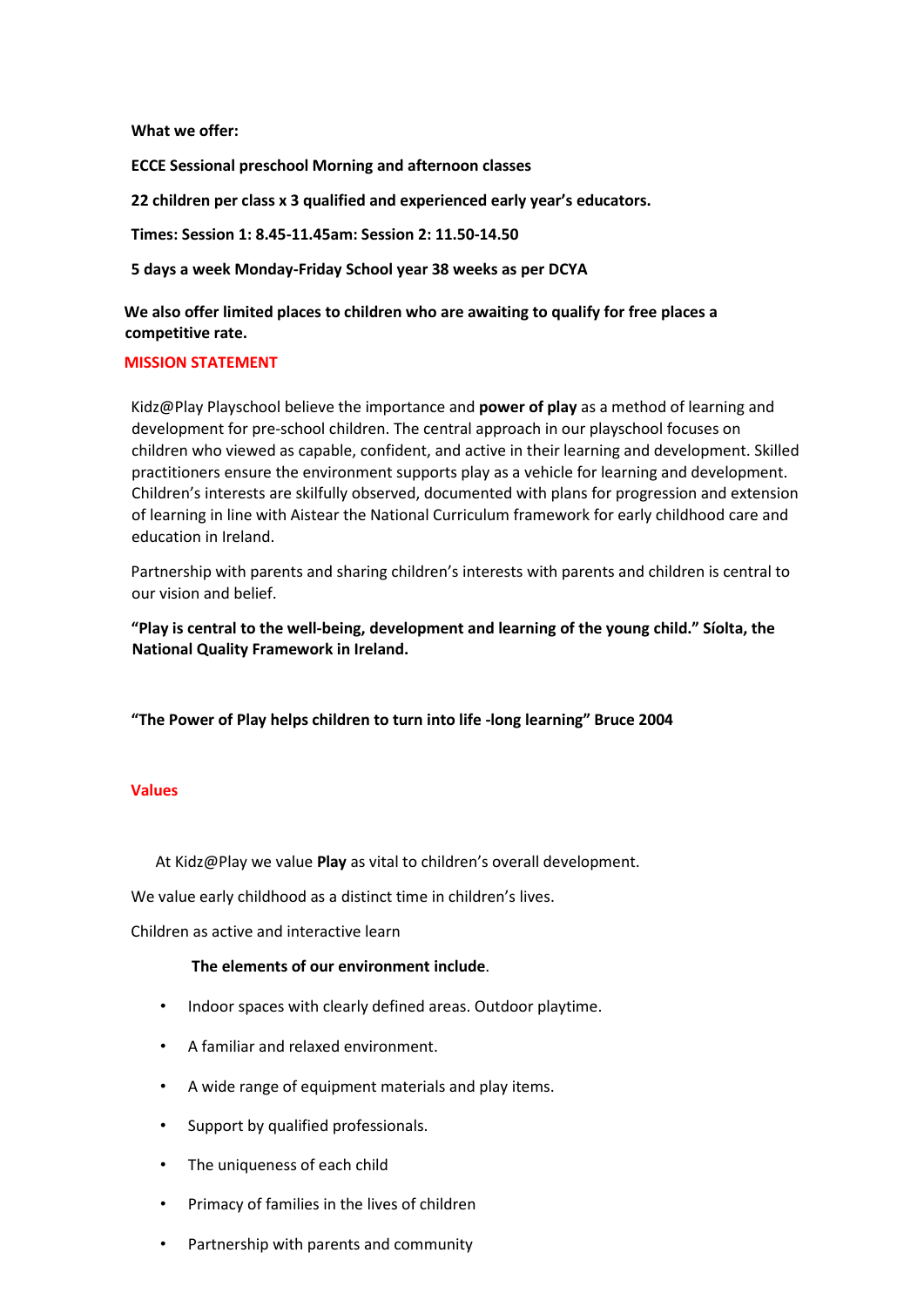• Adults and peer's role in children's learning

#### Vision

In Kidz @Play Playschool & Afterschool our vision is to develop a quality service where each child is valued and nurtured. Play is important "Work" for the child and the children are afforded the opportunity to holistically grow and develop within a warm caring play environment with adults that recognise, respect the needs of the child, and will build on these interests and needs.

#### Approach

Our approach is centered on a play based emergent and enquiry curriculum. Children's interests are explored, supported, and documented.

We acknowledge school readiness in terms of developing dispositions for learning centered on children's interests, skills, well- being and engagement. Practitioners plan for children's progression based on careful observations and a balance of adult directed, initiated activities. Children are encouraged to take the lead in their learning and development.

The environment provided is safe, and interesting and supports a variety of challenging and stimulating experiences for the children through which they play, learn, and explore.

The adults will facilitate this process with support and encourage positive attitudes towards learning. Adults are trained in the field of early childhood education and are skilled in observations. Observations are the means of meeting the needs of each child, providing for their emerging interests, and recognising when support is required.

This process will be facilitated by adults who will provide appropriate, timely balanced intervention as well as support, to encourage positive attitudes towards learning.

The playroom is divided into different areas and interests which promote the different types of play and encourage skills such as turn taking cooperation, speech and language development, fine and gross motor skills, sharing, interest in nature and the world and art and crafts.

Children will be encouraged to play in all areas and there is no pressure to produce "work" but encouraged to enjoy the process of creating.

Each child's learning and development and well-being is facilitated within the service through the provision of age-appropriate opportunities, activities, materials and play experiences taking into consideration the cultural context of the child.

**The play areas indoor and outdoor and play curriculum support Aistear the Early Childhood Curriculum principles and themes of Well-being, Identity and Belonging, Communicating, and Exploring and Thinking.** 

#### **WHAT YOUR CHILD NEEDS FOR PLAYSCHOOL**

#### **Settling In:**

Take your time when settling in your child to playschool.

Don't expect too much too soon. A gradual approach will help build confidence. Parents are always welcome to stay and a settling in programme to suit your child will be devised in consultation with parents.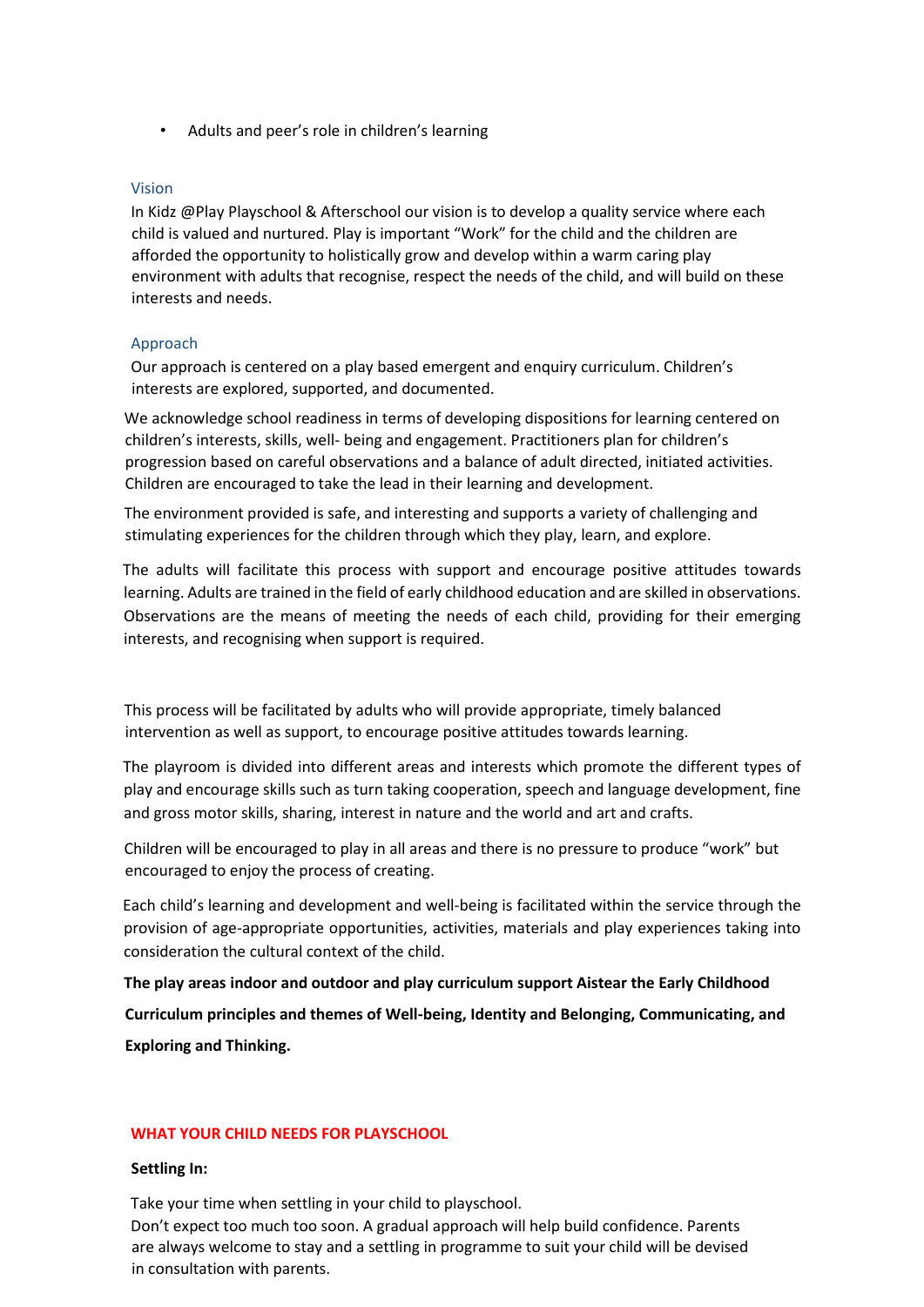Please make sure parents/childminders are available in the early transitional days.

**Clothes:** Play clothes: Clothes to play in which are easily managed for toileting. Suggestion a tracksuit or leggings

Outdoor play is an essential element to our curriculum. A set of waterproof clothes and wellington boots as children can play outdoors in any weather.

'There is no such thing as bad weather to play outdoors only bad clothing' Peterson **Lunch:**

Kidz @ Play promotes

#### **Healthy eating policy in line with Healthy Ireland.**

ECCE and sessional playschool classes children bring in from home a small, packed lunch and drink.

**Lunch boxes and bags should be small and to comply with safety food standards** should be a **thermos bag** to keep food at correct temperature to avoid food poisoning and easy to open so the child can gain independence.

**Thermos bags are the only ones** acceptable and only one bag is allowed in school to encourage independence. Un-eaten food will be sent home so parents can see what child eats. Treats not allowed unless previously discussed such as a birthday.



#### **SCHOOL TERMS Sessional ECCE Scheme**

Playschool runs from end of August/ September to June (school year) 38 weeks and closures are generally as in the Primary School calendar. Term closures will be given in advance usually midterms and Christmas and Easter.

**Fees:** There are no fees for children qualifying under the Free ECCE Scheme. A deposit for all children is required and returned when children's qualification under the scheme have been verified. Fee's policy applies. **Fees** for non-ECCE Scheme/Part-Time and Full day & Afterschool are available on request.

All government afterschool schemes are supported.

**All fees are payable** whether your child is present or absent for the number of days your child is booked in**.** Fees are calculated to include official school closures such as Christmas and Easter.

A deposit is required on booking and will be deducted from June fees for sessional places. There are no return of deposits

Mid-term or if your child leaves the service. Fee's policy applies.

**Kidz@Play closes for the Christmas break for all services offered.** 

**Play Based and Emergent Enquiry based Curriculum. Supporting Aistear: National Curriculum Framework & Siolta Principles**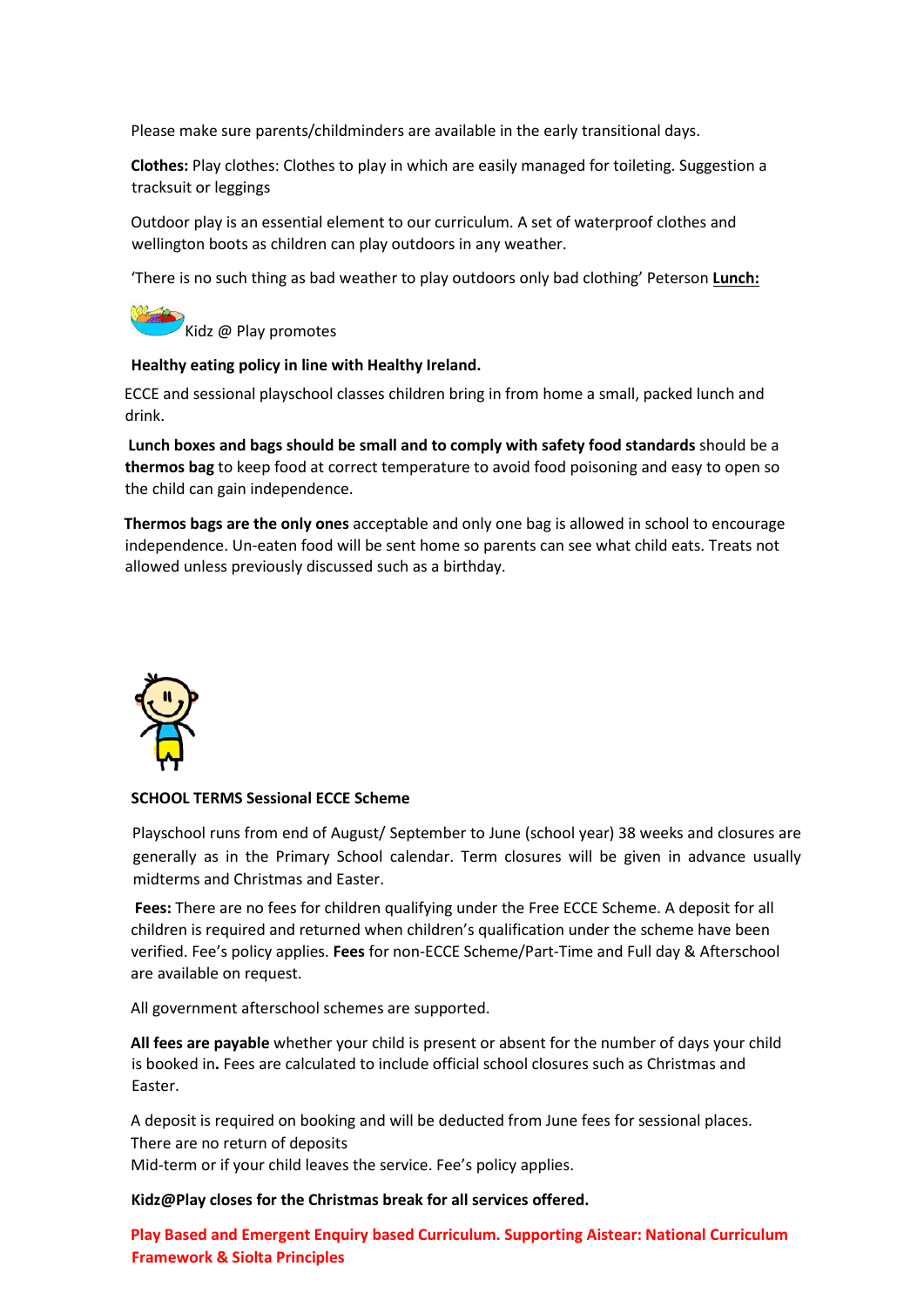**Emergent curriculum** is a philosophy of teaching and way of planning curriculum that focuses on being responsive to children's interests to create meaningful learning experiences.

This philosophy prioritizes active participation, relationship building, flexible and adaptable methods, inquiry, and play-based learning.

Curriculum is child-initiated, collaborative and responsive to the children's needs.

Proponents of this style of teaching advocate that knowledge of the children is the key to <sup>Success</sup> in your programme. (Cassidy, Mims, Rucker, & Boone, 2003; Crowther, 2005; Jones & Reynolds, 2011; MachLachlan, Fleer, & Edwards, 2013; Stacey, 2009a; Stacey, 2011b; Wein, 2008; Wright, 1997).

#### *Kildare Co Childcare Committee.kccc.ie*

The starting point for any emergent curriculum begins with teachers as facilitators who carefully observe and record these observations on children at play in the classroom.

The documented evidence is used to plan meaningful activities for the children based on their interests.

Using this evidence as a planning tool provides for a horizontal learning experience which scaffolds learning for children.

As the curriculum is continually changing, emerging, and developing, early year's practitioners need to ensure that some time is set aside for reflection on their observations and plan activities to extend on children's interests.

Once the early year's professional observes a child's interest, they can use this evidence to develop activities that compliment and build upon this emerging interest, with opportunities for play at multiple ability levels.

#### **The learning environment**

As an emergent curriculum focuses on children's independence and scaffolds learning through developing interests, the learning environment is an essential component.

Areas of interest contain equipment, toys and materials which are stored at children's level in order for them to be fully accessible to the children visually and physically.

Areas and equipment are labelled with words and pictures, and materials are kept in storage containers for ease of access.

In order to accommodate different types of learning the environment should provide opportunities for children to work in groups of different sizes, as well independently.

Using open ended materials allows children to experience and manipulate materials in different ways.

Kidz@Play environment both indoors and outdoors support the emergent curriculum.

Educators through a key person approach observe children's interests and document learning outcomes, interests, and plan to extend children's interests and learning opportunities.

The Aistear Siolta Practice Guide provides educators with reflective tools and ideas to support and develop the curriculum.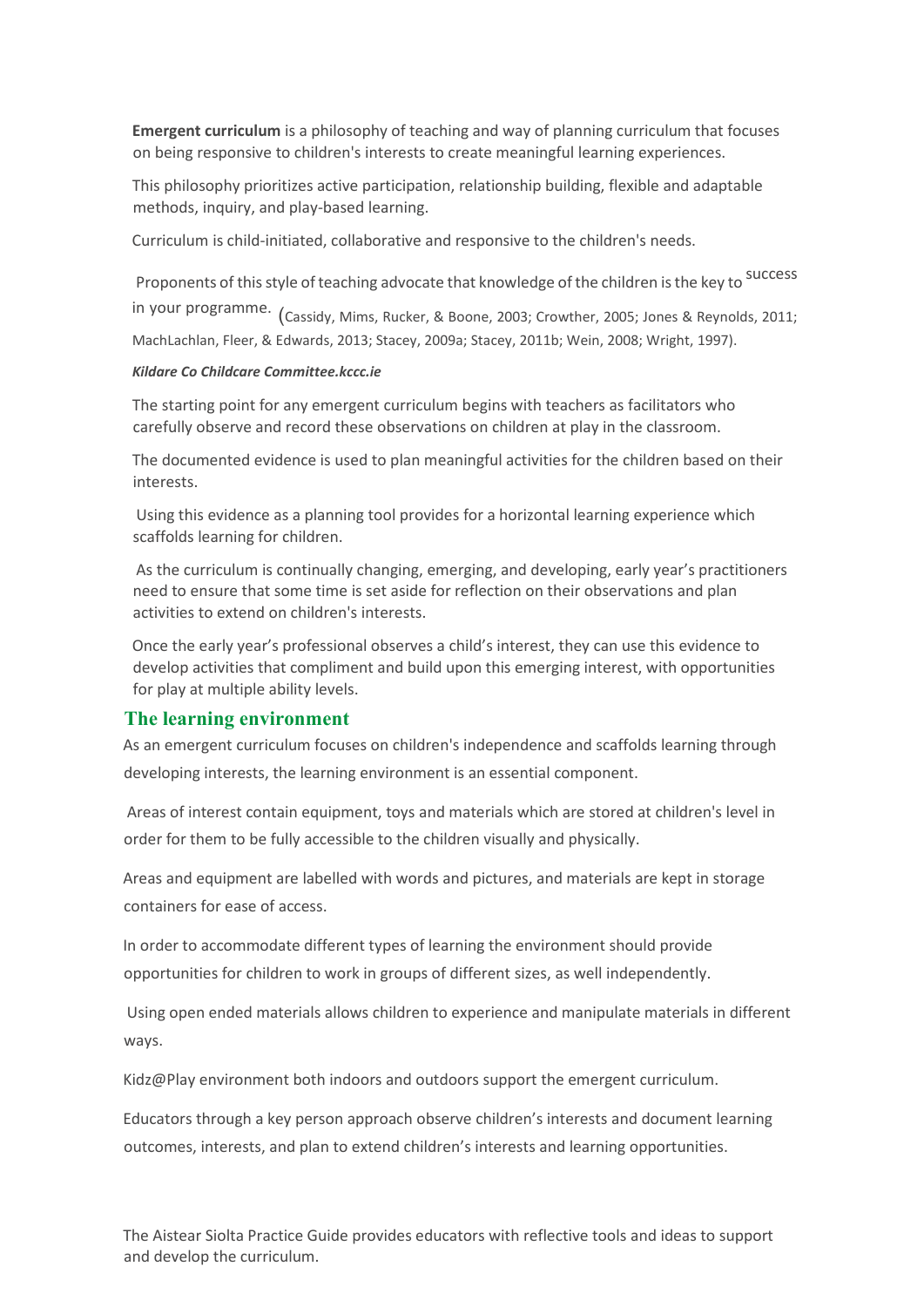#### <http://www.ncca.ie/en/Practice-Guide/Curriculum-Foundations/>

Kidz@Play environments both indoors and outdoors are carefully planned to support the children in engaging in play activities which are open-ended, resources with real and natural materials and encourage group participation.

Defined areas can be changed and modified to support children's interests and extend learning opportunities.

Areas include home corner, construction, library, small world, table top activities, band and music, puppets. Painting is freely available with a dedicated mark-making and creative zone.

Outdoors include opportunities for exploring sand, water, large construction, den, growing and gardening sport equipment, art and creative outdoor areas, space to dig, explore and run. The outdoor area is designed as the 'classroom under the sky' with zoned areas supporting opportunities for learning and development.

Our dedicated sensory den has softened lights a dark den, light table and cube and sensory resources where small groups of children can explore sensory play facilitated by experienced and trained educators.

#### **PARTNERSHIP WITH PARENTS**

We work in partnership with children's parents and carers, encourage parental involvement, and spend time getting to know families. We have a variety of ways of informing parents of their children's activities and progress and value the positive effect this has for all involved. A parent/family room is available to discuss children's progress with managers and key workers.

#### **The way we facilitate and encourage this includes.**

- Asking parents for their views and suggestions.
- Open door policy Parents free to call anytime.
- Give regular newsletters.
- Host parents' workshops such as speech and therapy.
- Invite parents to attend and participate in arranged events such as, Christmas party graduations, etc
- Update our notice board and window regularly.
- Compiling portfolios of children's work for parents.
- Compile a yearbook to include samples of work.
- Hold graduation ceremony and parents talk.
- A parents WhatsApp and Facebook where emergent themes and information are shared.
- Support parents in facilitating National Childcare Scheme.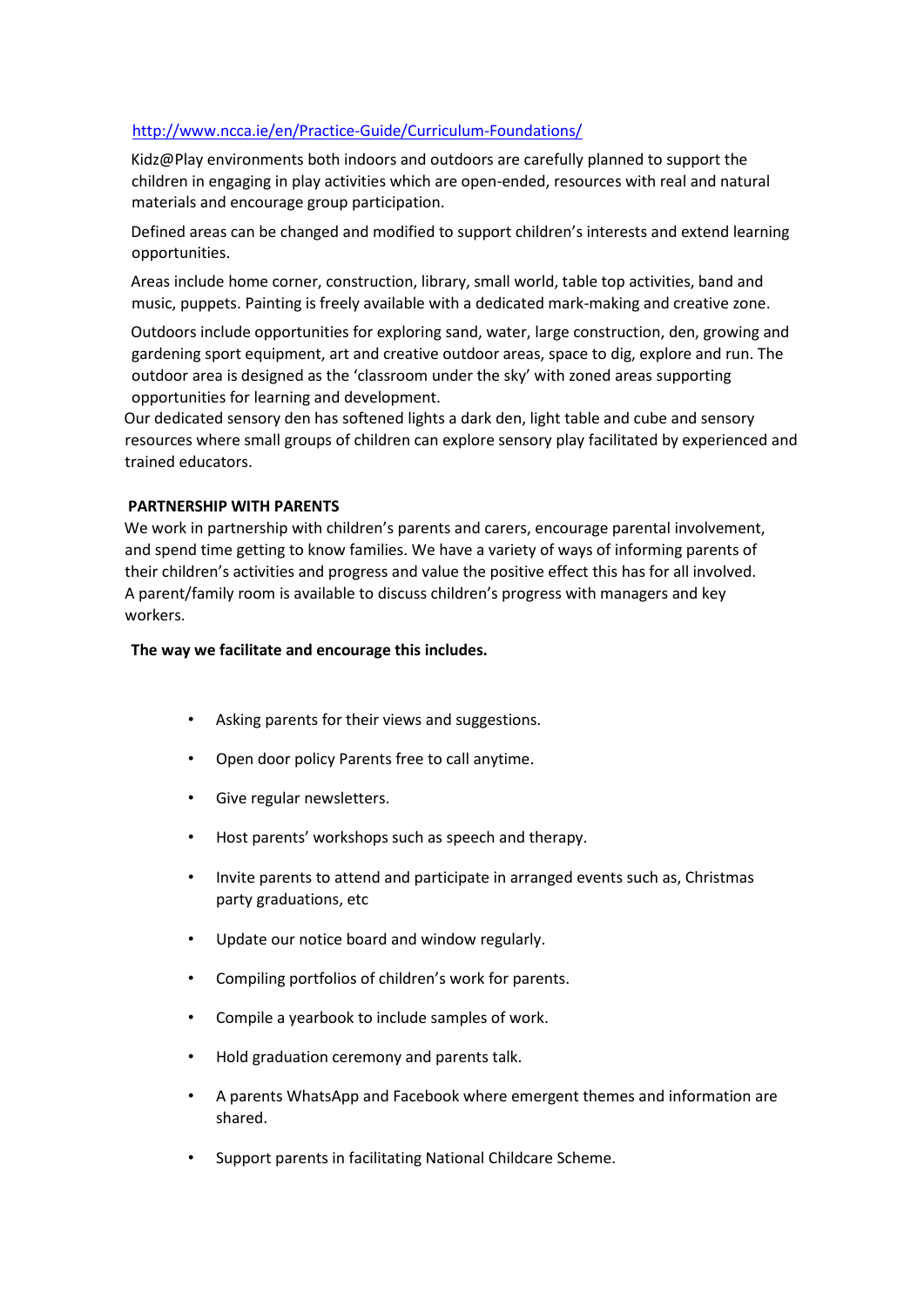

# **All staff working in Kidz@Play Playschool & Afterschool are Garda Vetted and trained in Child Protection.**

# **Jessica McGrath Owner/ Director/Manager Kilcock Kidz@Play**

MA Education Maynooth University 2019 completed.

BA (Hons) Level 8 in Montessori Education, St Nicholas Montessori College

BA Level 7 in Montessori Education, St Nicholas Montessori College

LINC (Leadership for inclusion in the Early Years} QQI Level 6 MIC

Currently studying master's Education Maynooth University

First aid cert.

Camp Manager Bright Horizons.

Camp Leader Bright Horizons Summer Camp.

Department of Education and Skills: Special needs tutor responsible for implementation of individual learning plans.

HSE Child Protection Awareness Training. Aistear in Action workshops.

Aistear and Síolta workshops. Storytelling Workshop

Professional development workshop ECI

Work experience Montessori schools and primary schools.

Assistant manager Kidz@Play

Siolta Quality Assurance Programme.

LINC Inclusion co-ordinator.

# **Evelyn Reilly Owner/Manager /Director Role: General administration, training, and support**

Currently Owner/Director/Administrator and trainer Kidz@Play Playschool& Afterschool MA Humanities ECEC by Research Presidential Scholarship Institute Technology 2015.

Ba (Hons) Early Childhood Education & Care Institute of Technology Carlow: First Class Honours Degree 2011

City &Guilds 7303 Train the Trainor Teaching Adults: Early Childhood Ireland: 2012 FETAC

Level 6: Management and Supervision Childcare.

HACCAP Level 1 Food Safety

HACCAP Level 2 Food preparation HSE

Child Protection Training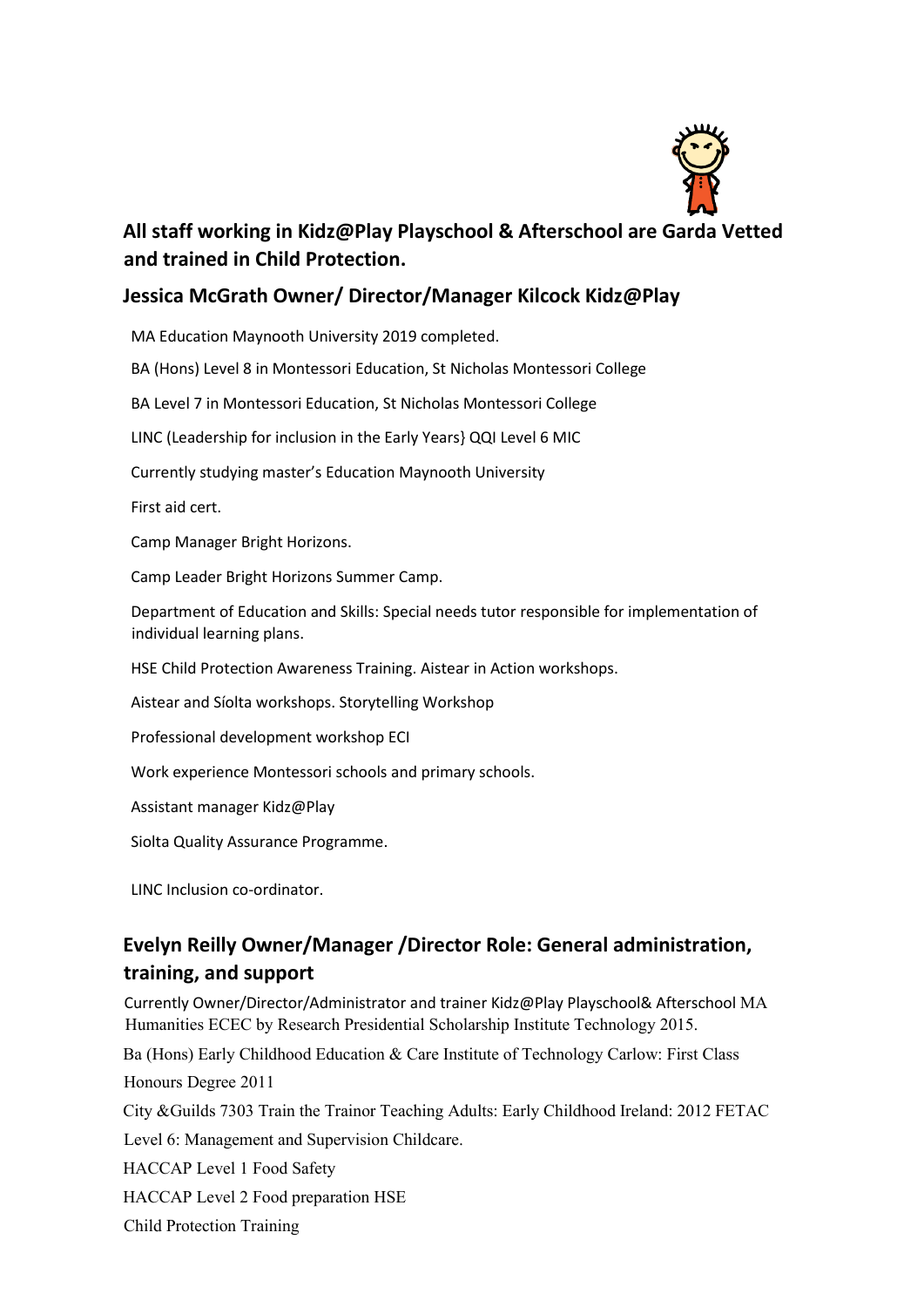# **Kidz@Play Kilcock Team**

# **Jessica McGrath Owner/ Director/Manager Kilcock Kidz@Play**

### **LINC Inclusion Officer Kilcock.**

MA Education Maynooth University 2019 completed. BA (Hons) Level 8 in Montessori Education, St Nicholas Montessori College BA Level 7 in Montessori Education, St Nicholas Montessori College LINC (Leadership for inclusion in the Early Years} QQI Level 6 MIC Currently studying master's Education Maynooth University First aid cert. Camp Manager Bright Horizons. Camp Leader Bright Horizons Summer Camp. Department of Education and Skills: Special needs tutor responsible for implementation of individual learning plans. HSE Child Protection Awareness Training. Aistear in Action workshops. Aistear and Síolta workshops. Storytelling Workshop Professional development workshop ECI Work experience Montessori schools and primary schools. Assistant manager Kidz@Play Siolta Quality Assurance Programme. AIM Inclusion co-ordinator

### **Elaine Donnelly Supervisor: Kilcock**

FETAC Level 6 Supervision and Management Dunboyne College FETAC Level 5 Childcare Dunboyne College Office and Administration experience. First Aid Certificate Aistear and Síolta Workshops 7 yrs. working in Kidz@Play Work experience conducted in Kidz@Play. Síolta Quality Assurance Programme. AIM Equality & Diversity Training Aistear in Action programme. Summer Camp Manager Kidz@Play Summer Camp assistant Bright Horizons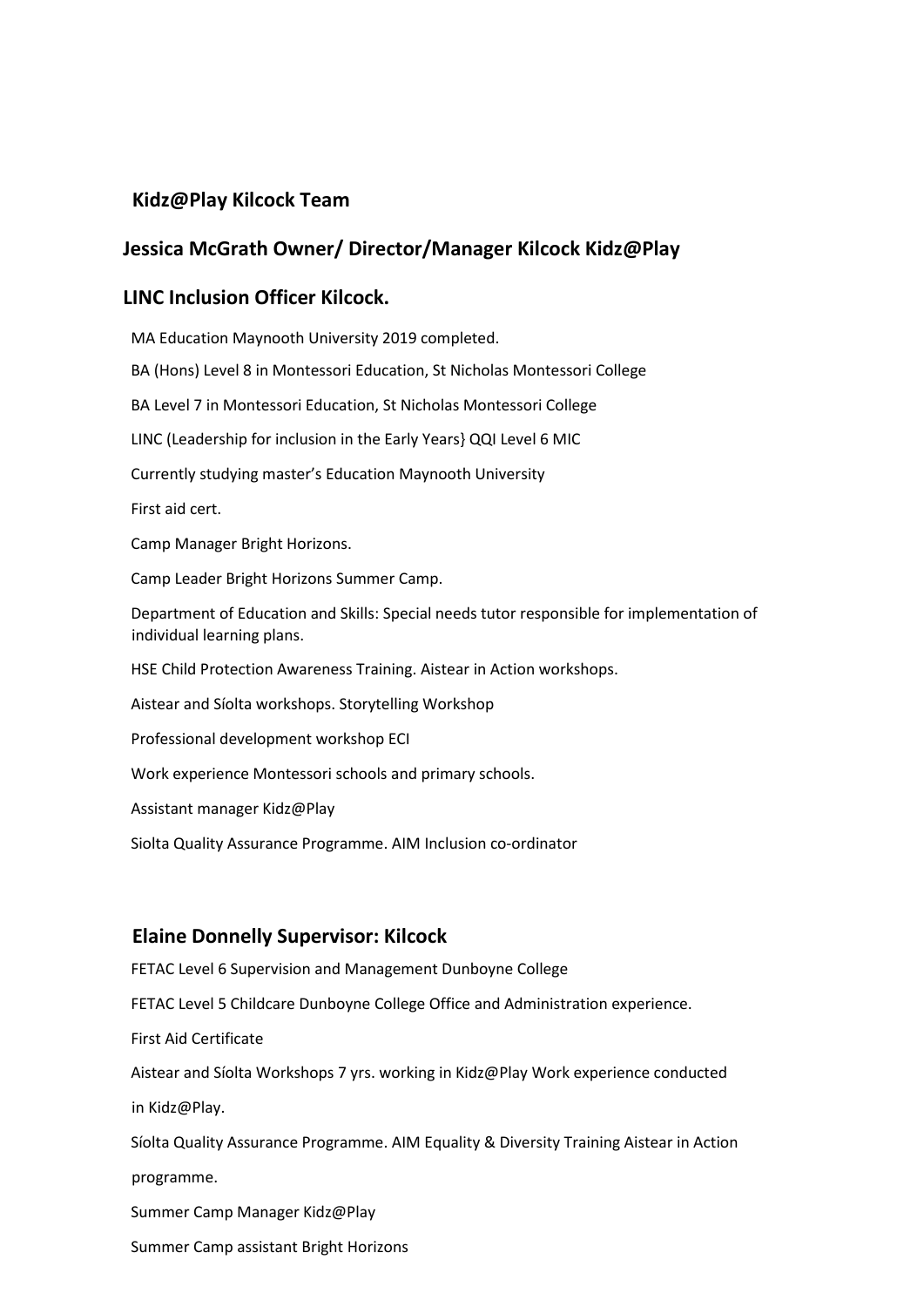### **Laura Moran: Assistant Manager Curriculum Planning Kilcock**

Laura supports the development of curriculum in line with Aistear and Síolta in Kilcock. BA Hons (Level 8) Early Childhood Education and Care Institute of Technology Carlow 2014 First Aid Training Joined Kidz@Play 2014 Síolta Quality Assurance Programme. AIM Equality & Diversity Training Summer Camp Assistant Bright Horizons Variety of workshops in ECEC. HACCAP food preparation HSE Child Protection Training

Lámh manual sign system training.

**Maynooth staff team who may from time-to-time cover Kilcock staff.** 

### **Staff Profile**: **Sarah Ginty Manager: Maynooth**

*FETAC Level 6 Supervision & Management Childcare FETAC Level 5 Childcare CACHE Diploma Childcare HSE Child Protection Awareness Training First Aid Cert 14 Yrs. Experience in Kidz@Play Childcare Setting*. Summer Camp Manager Kidz@Play *Síolta Workshops IPPA Workshops HACCAP Food preparation* 

#### **Josephine Phelan: Maynooth Early Years Educator**

FETAC Level 5 Childcare First Aid Certificate FETAC Level 5 Health and Safety Manual Handling. Aistear in Action training. Síolta Quality Assurance programme. Childminder nine yrs. experience HSE Child Protection Awareness Training Síolta and Aistear Workshops IPPA Workshops Fire Safety Training Summer Camp Supervisor Kidz@Play

First Aid Training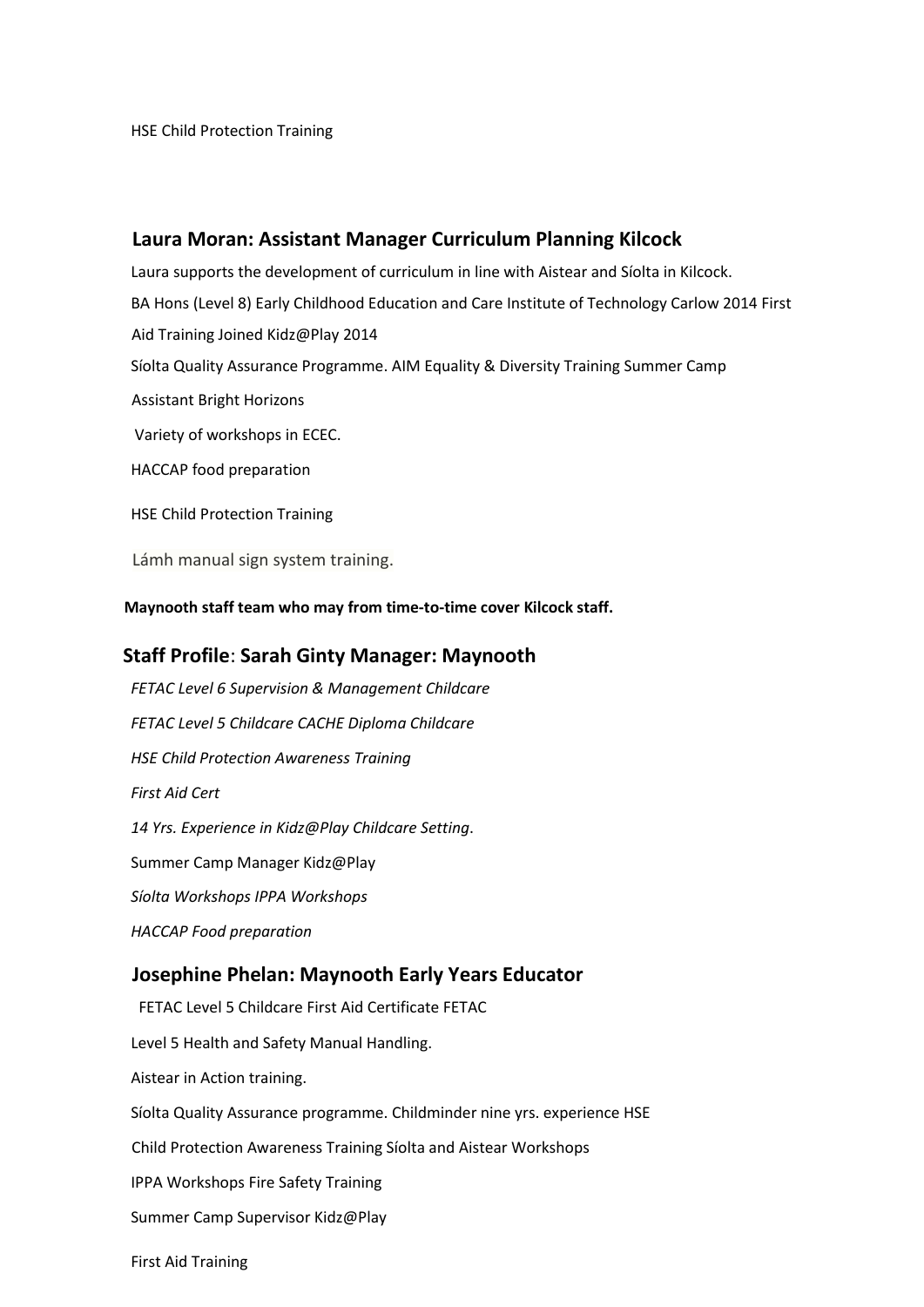# **Yvonne Flood: Maynooth Early Years Educator**

BA Early Childhood Teaching and Learning (Hons) Maynooth University

FETAC Level 5 Montessori Practical and Theory Component Certificate (Approaches to Early Childhood Care and Education)

Midland School of Childcare Montessori Diploma

Advanced Certificate in Supervision FETAC Level 6

Child Psychology FETAC level 6.

Liberties College Childcare FETAC level 5. Occupational First Aid

KARE (Early Years-Supporting children presenting with sensory, intellectual, or physical impairments) HSE Child protection Training Over 7 years working in early years services as a practitioner and room manager.

Yvonne joined Kidz@Play in 2017

### **Emma Duignan: Manager: Maynooth:**

#### **LINC Inclusion coordinator.**

BA (hons) Level 8 Early Childhood Education & Care Institute of Technology Carlow.

FETAC Level 5 Full Award. First Aid Certificate.

Síolta Workshop Aistear Workshop HANEN

Speech and Language Training.

Lámh training.

Nutrition food in Early Years workshop HACCAP Food preparation

Curriculum planning in line with Aistear 8 years' experience in Kidz@Play

Síolta Quality Assurance Programme. AIM Equality & Diversity Training Summer Camp

Assistant Bright Horizons Summer camp assistant Kidz@Play Variety of workshops and CPD

in ECEC.

HSE Child Protection Training

LINC (Leadership for inclusion in the Early Years} QQI Level 6 MIC

# **Laoise Mc Donagh: Maynooth Early Years Educator**

BA (Hons) Level 8 Early Childhood Education and Care Institute of Technology Blanchardstown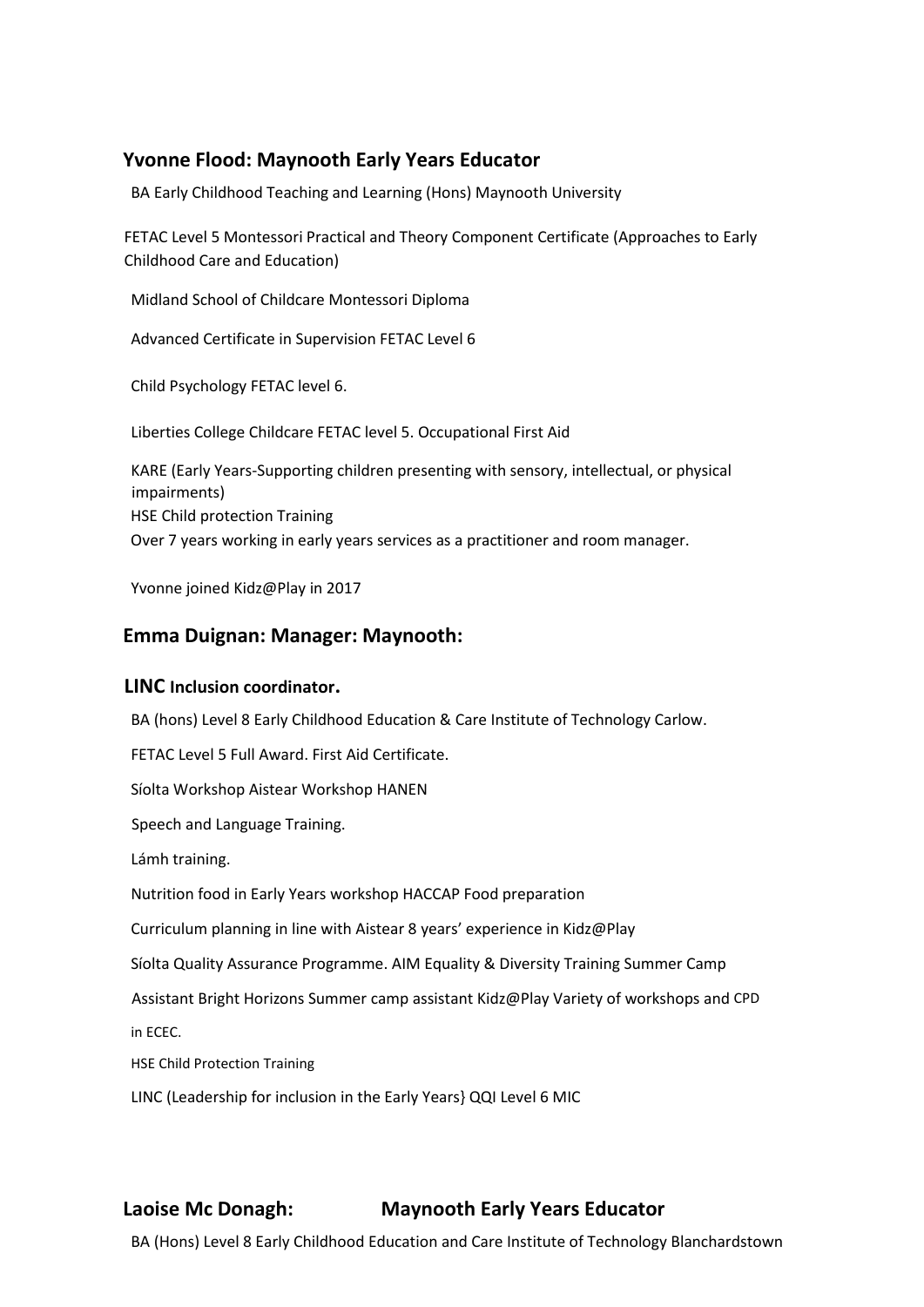BA Level 7 Early Childhood Education and Care Institute of Technology Blanchardstown. Healthy Smart Start HSE training. First Aid Certificate HACCAP food safety Certificate Summer camp Kidz@Play

HSE Child Protection Training

4 years' experience as an early year's educator.

# **Debbie Boylan Maynooth Early Years Educator**

QQI Level 5 Early Childhood Care and Education

HSE Child Protection Training

First Aid Certificate

Over 10 years' experience as an Early Years Educator